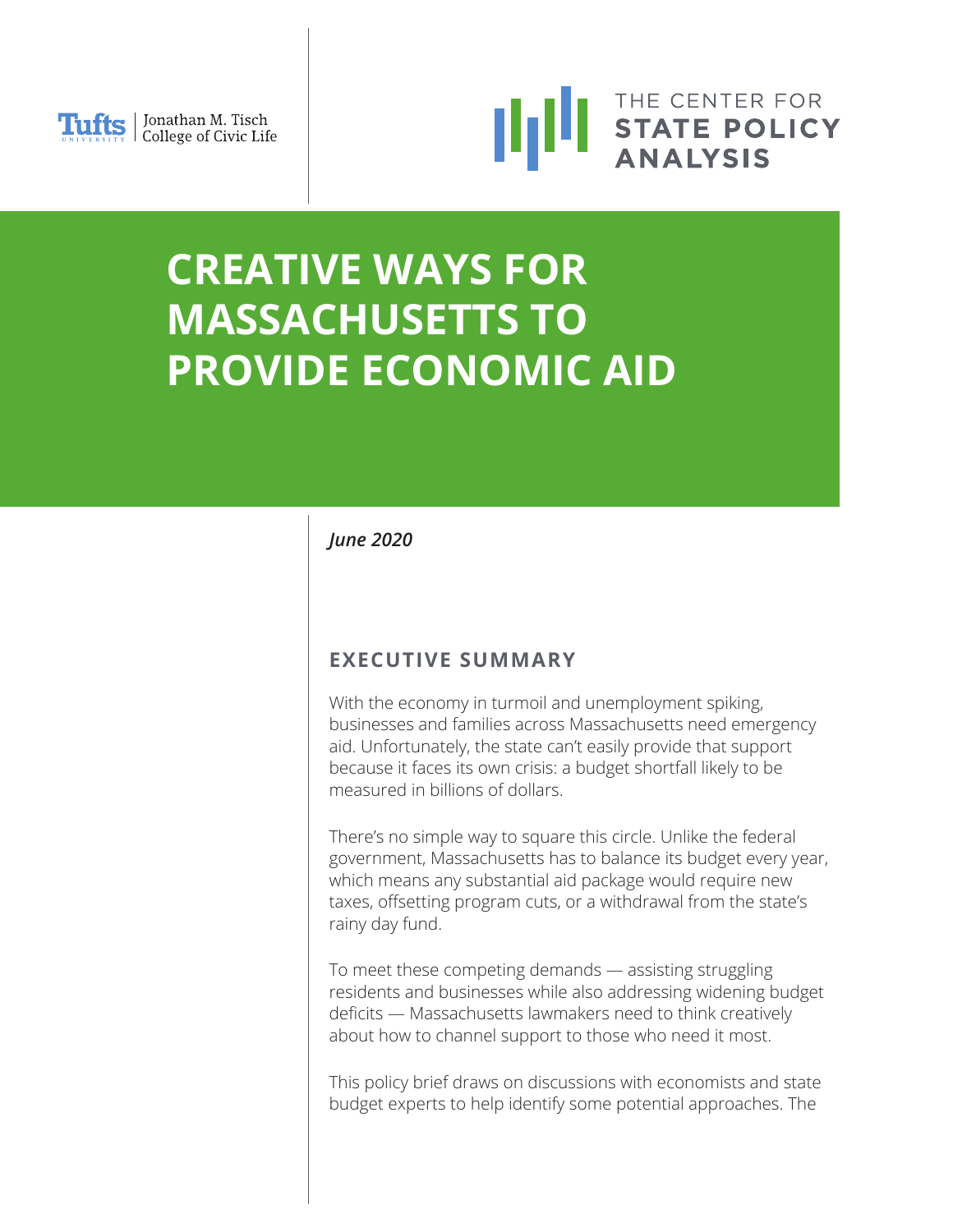findings are provisional — sketches of potential paths rather than fully fleshed-out proposals — but hopefully they can help lawmakers map the broader universe of possibilities.

Among the options:

- *Ease regulations for small businesses* by creating a deregulatory commission focused on hard-hit sectors like retail and restaurants.
- Set up a *Covid recovery fund*, leveraging future tax dollars to provide timely assistance to those in need.
- Offer *immediate rent relief*, with loans to renters and long-term tax breaks for landlords.
- Give cities and towns *more latitude to borrow*, thus limiting cuts to local services.
- Apply a *one-time surtax on excess profits*, so that thriving businesses can help ensure a broad-based recovery.
- Temporarily *increase the income tax*, while also providing rebates to maximize the benefit to lower-income families.
- Deliberately *embrace "pseudo-deficits,"* borrowing across fiscal years to avoid austerity.

The ensuing sections describe these proposals in greater depth, before concluding with a list of additional options. We also lay out some of the grounding principles lawmakers can consider when grappling with budgetary trade-offs.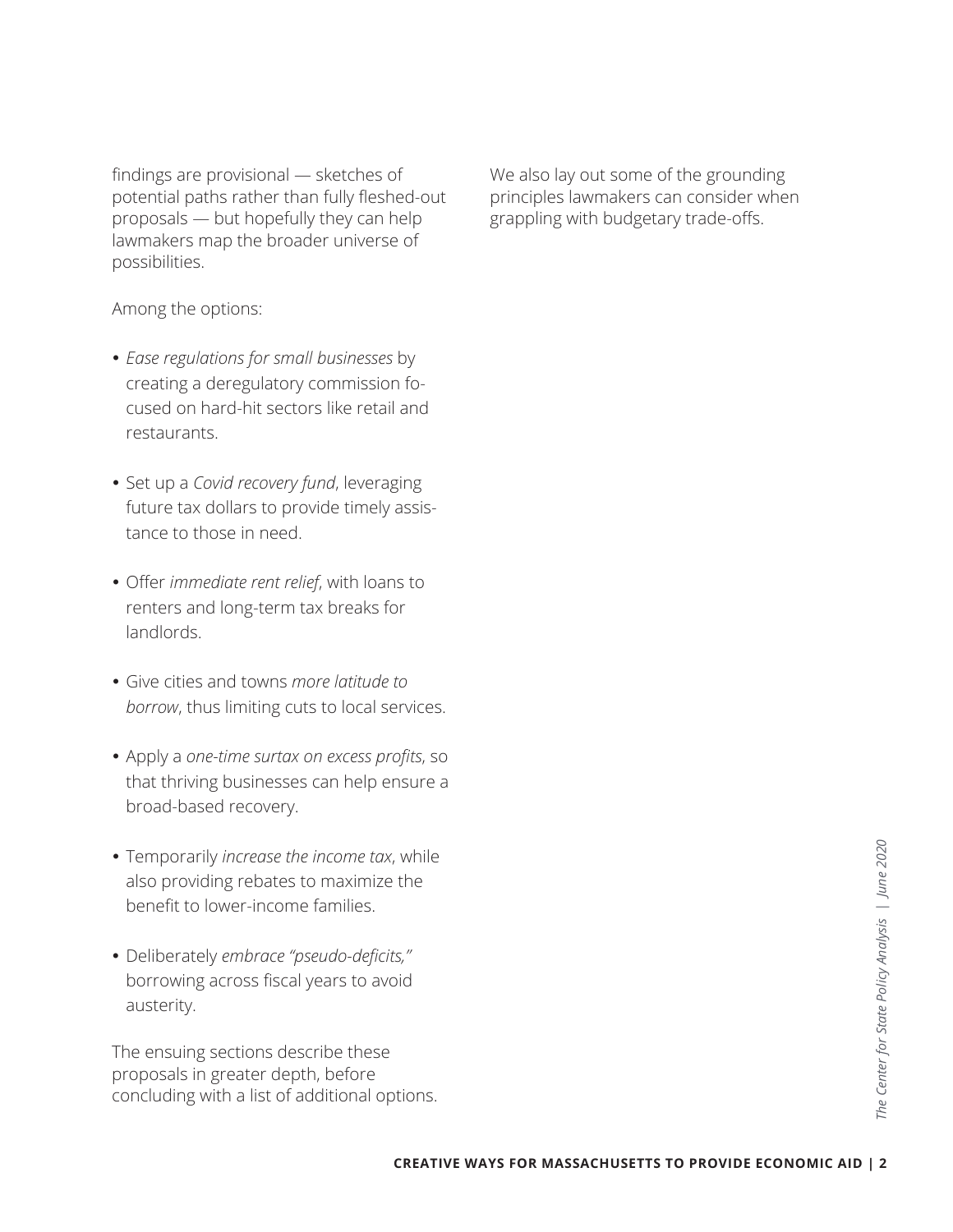### **MAKING TOUGH DECISIONS**

Faced with complex choices — like weighing the urgency of economic aid against the state's real budgetary constraints — it can be helpful to reflect on broader decision-making principles. Before "which approach is best?" you need to ask "what are the standards we should use to judge competing approaches?"

**Think in terms of concrete trade-offs**. Every spending cut is a decision not to raise taxes, just as every tax increase is a decision not to reduce spending. More than that, every specific cut (or tax) is a decision not to cut (or tax) something else. This means the virtues and risks of every budgetary decision have to be considered against the alternatives, including how each would affect minority groups, different regions of the state, and those hardest hit by Covid-19.

**Kick the can down the road**. That's usually a metaphor for irresponsible governance, and cavalier can-kicking can be a way of foisting problems onto future politicians and future taxpayers. But these are unusual times, and there are undoubtedly issues we will be better positioned to address tomorrow.

**Avoid vicious circles**. Just because a spending change is temporary doesn't mean its effects will be. Some things ramify, as when cuts to children's health end up damaging their long-term prospects, or when inattention to issues of racial justice fuels disaffection and distrust.

#### **Pass costs along to the federal government**.

This may seem like a selfish shifting of responsibility, but the federal government's ability to run deficits gives it a much greater capacity to absorb costs — and the Federal Reserve's lending programs signal a willingness to accept more costs. Cities and towns, in particular, may need technical assistance to leverage all forms of available federal Covid aid.

**Use targeted approaches, but be careful not to pick favorites**. Because Massachusetts doesn't

have the fiscal resources to provide meaningful assistance across all sectors and households, funneling aid to select groups will draw "why them, not us" critiques. Blunting such concerns requires a carefully organized process with real transparency.

#### **Don't cause harm now to avoid potential harm**

**in future**. Perhaps the best example would be underutilizing the rainy day fund and opting for larger program cuts. Just consider the cost and benefits. Preserving more of the rainy day fund helps avoid potential cuts in the years ahead. But avoiding these hypothetical, future cuts requires real cuts right now — which seems a poor trade. This isn't necessarily a reason to drain the rainy day fund for FY 2021, but it does mean decisions about how much to use should carefully weigh today's definite needs against tomorrow's potential ones.

#### **CREATIVE APPROACHES TO ECONOMIC AID**

#### *A deregulatory commission for small businesses*

Perhaps no part of the economy has been hit harder than Main Street. At the outset of the Covid-19 pandemic, many retailers, restaurants, and small businesses were forced to close; now, they are being asked to reimagine how — and whether — they can safely serve clients.

Loans and grants from the federal government have helped limit the damage, but Massachusetts might pursue an approach with smaller direct costs: regulatory relief.

have helped limit the damage, but Massachusetts<br>
might pursue an approach with smaller direct<br>
costs: regulatory relief.<br>
To begin, the state could set up a bipartisan<br>
absorb<br>
consibili-<br>
absorb commission forcused on der To begin, the state could set up a bipartisan commission focused on deregulation for genuinely small businesses — perhaps those with fewer than 50 employees. Covid-related health regulations would be protected but other rules might be eased.

As examples: restaurants might get more latitude to setup outdoor seating and serve liquor; convenience stores could choose to suspend in-store bottle redemptions; retailers would be permitted to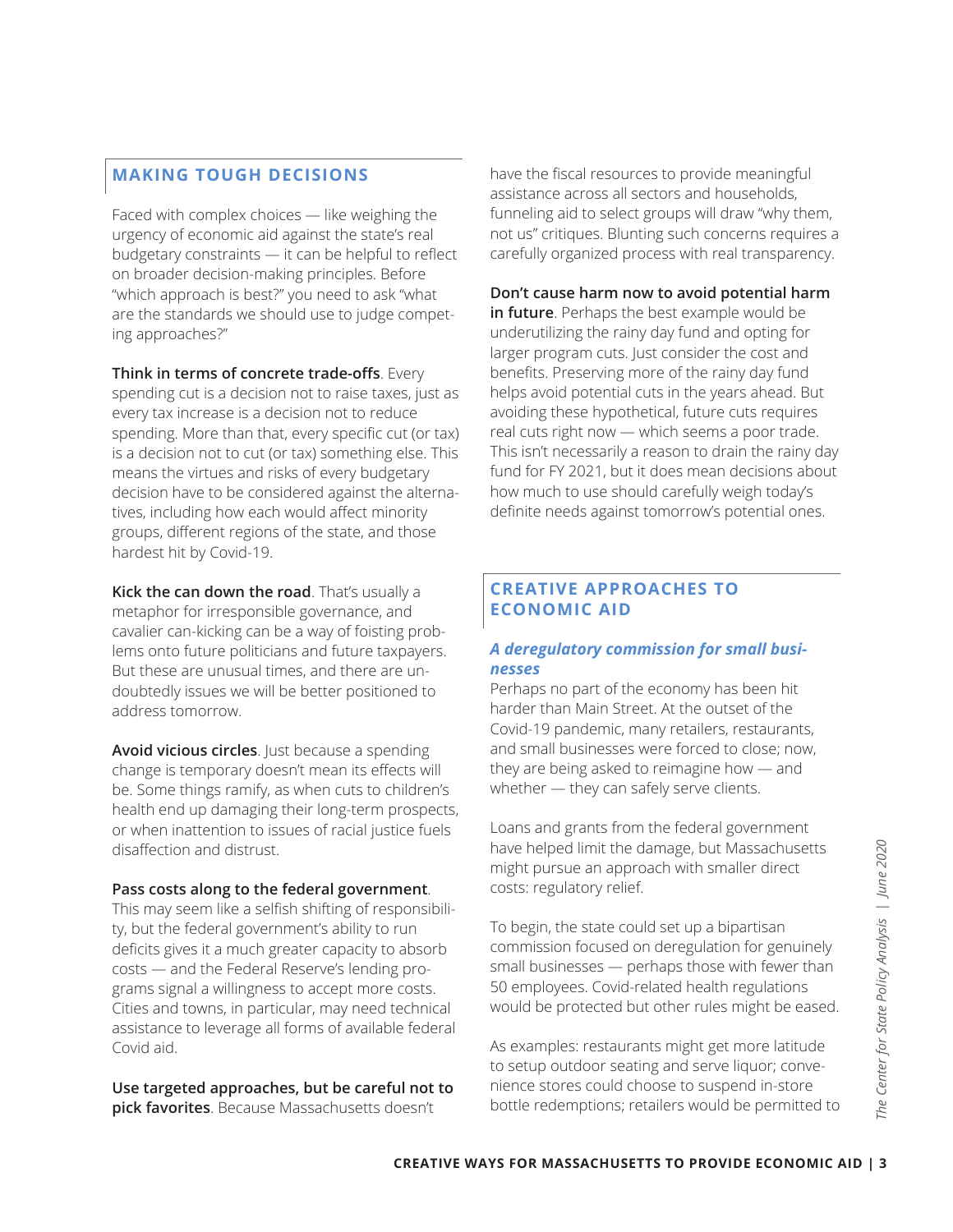go fully cashless or use clear signage rather than strict item pricing; and looser licensing requirements could make it easier for displaced workers to take up new trades and careers.

Having identified appropriate types of regulatory relief, the commission could present a package of proposed changes to the legislature for an up-ordown vote.

On a separate track, executive agencies can waive time-consuming reviews and [temporarily cede](https://www.capecodtimes.com/news/20200602/cape-cod-restaurant-owners-relieved-by-looser-restrictions)  [some control to cities and towns](https://www.capecodtimes.com/news/20200602/cape-cod-restaurant-owners-relieved-by-looser-restrictions), allowing them to set looser rules for small business operation.

#### *A Covid recovery fund, financed by future tax payments*

Building on a [proposal from California lawmakers](https://news.bloombergtax.com/daily-tax-report-state/california-senators-offer-25-billion-income-tax-prepayment-plan), Massachusetts could create a multibillion-dollar Economic Recovery Fund whose proceeds would be spent on small businesses, rental assistance, local government relief, issues of racial equity, and beyond.

To raise this money, the state would allow businesses and individuals to prepay some of their likely income tax liabilities for the coming decade. In return, participants would get tax credits plus a small incentive for fronting the money (they could then trade these credits on a secondary market to manage liquidity).

This approach represents a kind of tax "smoothing," where future tax dollars are pulled forward to a time of greater need (right now). It's the same principle that underlies the state's rainy day fund, only in reverse; instead of setting aside tax dollars for future use, we'd pre-use tax dollars from the richer economic years ahead.

To ensure that participating companies and individuals don't get too big a tax advantage, the program would have to be carefully calibrated.

But the money could help families, stabilize the economy, and improve growth prospects over the long term.

#### *A fix for renters and landlords*

Another [California-led proposal](https://www.latimes.com/california/story/2020-05-12/coronavirus-rent-relief-tax-vouchers-plan) worth considering is a call for the state to backstop rental relief by offering support for both tenants and landlords.

Any renter at risk of missing a payment could get state-backed rent reduction and eviction protection, in exchange for a commitment to repay missed rents (to the state) over 10 years.

Meanwhile, landlords who offer appropriate rent relief would get offsetting tax credits from the state, fully transferable and spread over that same 10-year period.

The effect is to make the state into a unique kind of third-party lender, where both the payouts (to landlords) and the payback (from renters) are distributed over a decade to minimize the immediate budget impact.

#### *Looser rules for municipal borrowing*

Generally, cities and towns aren't allowed to cover their deficits with borrowed money; and if they must, the state often exacts a steep price in terms of lost autonomy, with local decision-making power handed to a fiscal overseer or outside control board.

Today's municipal budget woes have little to do with governance failures, however; it's about the Covid-driven downturn.

state could give municipalities broader borrowing<br>ay fund, authority, allowing them to issue deficit bonds to<br>compensate for local revenue declines and short-<br>falls in state aid. Concerns about potential<br>over-borrowing mig Recognizing the current bleak circumstance, the state could give municipalities broader borrowing authority, allowing them to issue deficit bonds to compensate for local revenue declines and shortfalls in state aid. Concerns about potential over-borrowing might be addressed by placing broad limits on the scale of any loans or by requiring approval from the Department of Revenue without the threat of state takeover.

More narrowly, Massachusetts could empower cities and towns to refinance some of their current debt, as a way to push debt service costs further into the future.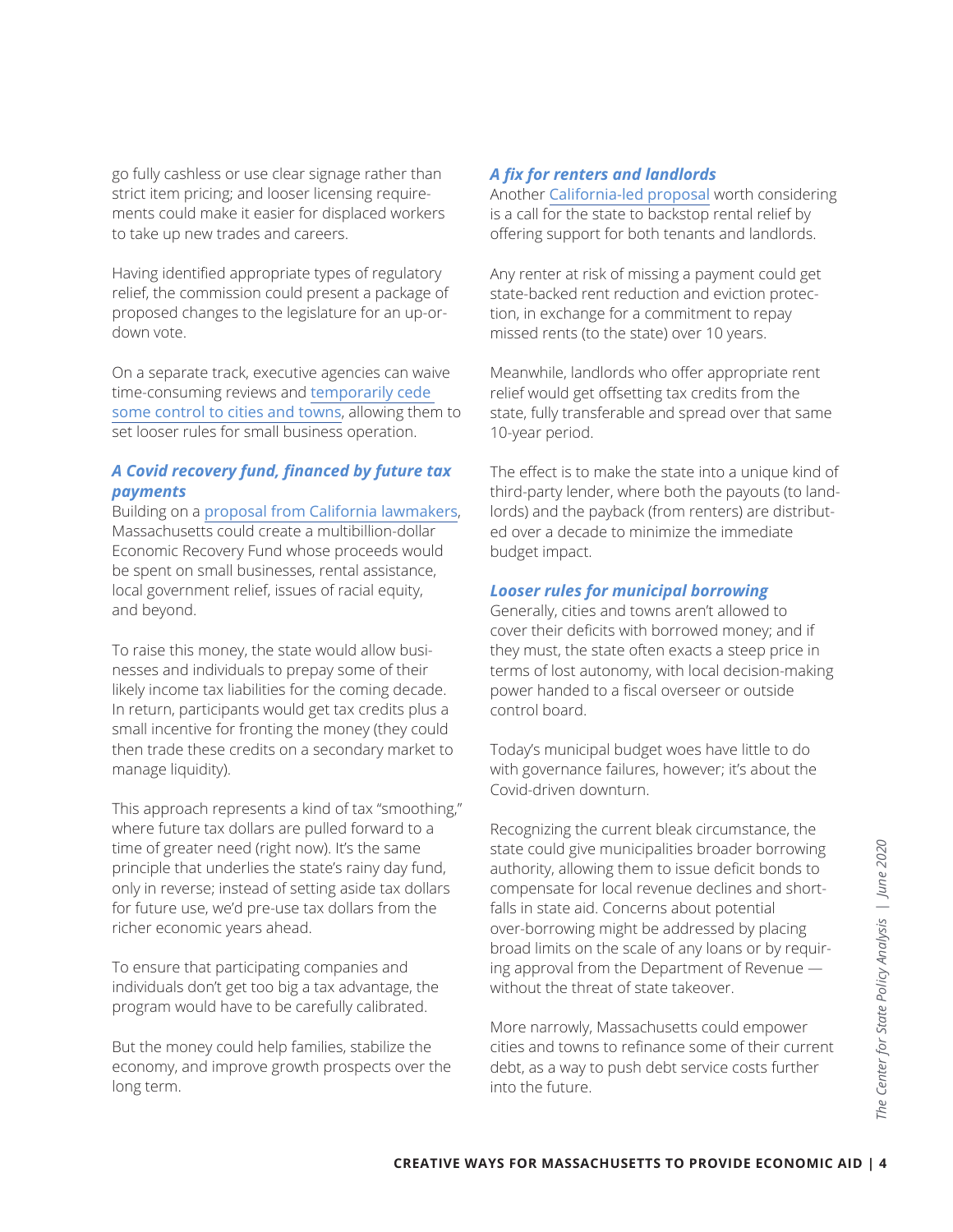#### **CREATIVE APPROACHES TO STABILIZING THE BUDGET**

#### *A one-time surtax on excess corporate profits*

Brutal as the Covid crisis has been for the economy as a whole, some businesses have actually benefited: Car insurers have fewer claims to pay out; grocery stores have seen a surge in sales; and substantial gains have accrued to many e-commerce platforms, food delivery services, and other groups finding customers in this shift from public spaces to virtual ones.

Taxing companies thriving under Covid would be another way to stabilize the budget or fund a Covid relief plan. The idea would not be punitive, as there's no suggestion of profiteering, but it's nonetheless true that the success of these companies is partly about luck — good luck for them but bad luck for so many other businesses and families who need tax-funded support from the state. A surtax would help spread that good luck around.

Operationally, one option would be to compare each company's 2021 profits against recent years and subject any excess to a surtax (with due consideration for recent capital investments). Another approach would be to follow the GILTI model, establishing a rate for maximum normal returns on invested capital (~10%), and then subjecting all additional profit to the surtax.

#### *A temporary income tax increase*

Perhaps the most straightforward way to fund economic aid — or to avoid cuts to vital programs — is to temporarily increase the state's income tax. With this approach you can raise substantial funds in a very precise way, without needing to design a new program or setup a new collection system.

However, because the state has a flat income tax, where everybody pays the same rate, many small business owners and middle-class families would be affected by an increase (whereas, with an excess profits tax or voluntary payments to a Covid recovery fund, there would be a cleaner distinction between those who can afford to pay and those who need support).

One way around this is to pair a temporary income tax increase with some kind of family rebate, where a large portion of the money goes right back to workers and middle-class taxpayers in the form of a stimulus check. Then, the combined impact of the tax increase and rebate would be more progressive, chiefly affecting residents whose incomes have remained elevated despite the recession.

To maximize the impact for FY 2021, Massachusetts could also combine a multiyear income tax increase with a one-time revenue bond. In that scenario, the state would get a bigger infusion of dollars in FY 2021, while the cost to taxpayers would be spread over a longer time frame.

As surety that the tax increase would be temporary, it could be proposed as a way to stabilize the budget until 2022, when voters will likely have the choice to introduce a millionaires tax.

#### *Deliberate not-quite-deficits*

Massachusetts may not be allowed to carry a deficit from year to year, but there are lots of deficit-like things the state can do to avoid undue austerity.

The rainy day fund already allows for a kind of deficit spending, filling gaps when the state spends more than it takes in.

There are less conventional options as well, including one currently being used to counter the deferral of tax day from April 15 to July 15. In this unusual circumstance, Massachusetts lawmakers [authorized a bridge loan](https://www.masslive.com/coronavirus/2020/05/massachusetts-short-term-borrowing-bill-during-coronavirus-pandemic-heads-to-gov-charlie-bakers-desk.html), which essentially allows the state to run a deficit, backed by the promise of those July dollars.

**CREATIVE WAYS FOR MASSACHUSETTS TO PROVIDE ECONOMIC AID | 5<br>
CREATIVE WAYS FOR MASSACHUSETS TO PROVIDE ECONOMIC AID | 5<br>
CREATIVE WAYS FOR MASSACHUSETTS TO PROVIDE ECONOMIC AID | 5<br>
CREATIVE WAYS FOR MASSACHUSETTS TO PROV** We could apply the same logic to other circumstances. If a vaccine arrives sometime next winter, and if all signs point to a banner economic year in FY 2022, the state could authorize another bridge loan to cover an FY 2021 deficit, confident that it would represent a final, one-time act to avoid program cuts.

To be sure, ongoing use of pseudo-deficits in the years ahead could indicate a potentially dangerous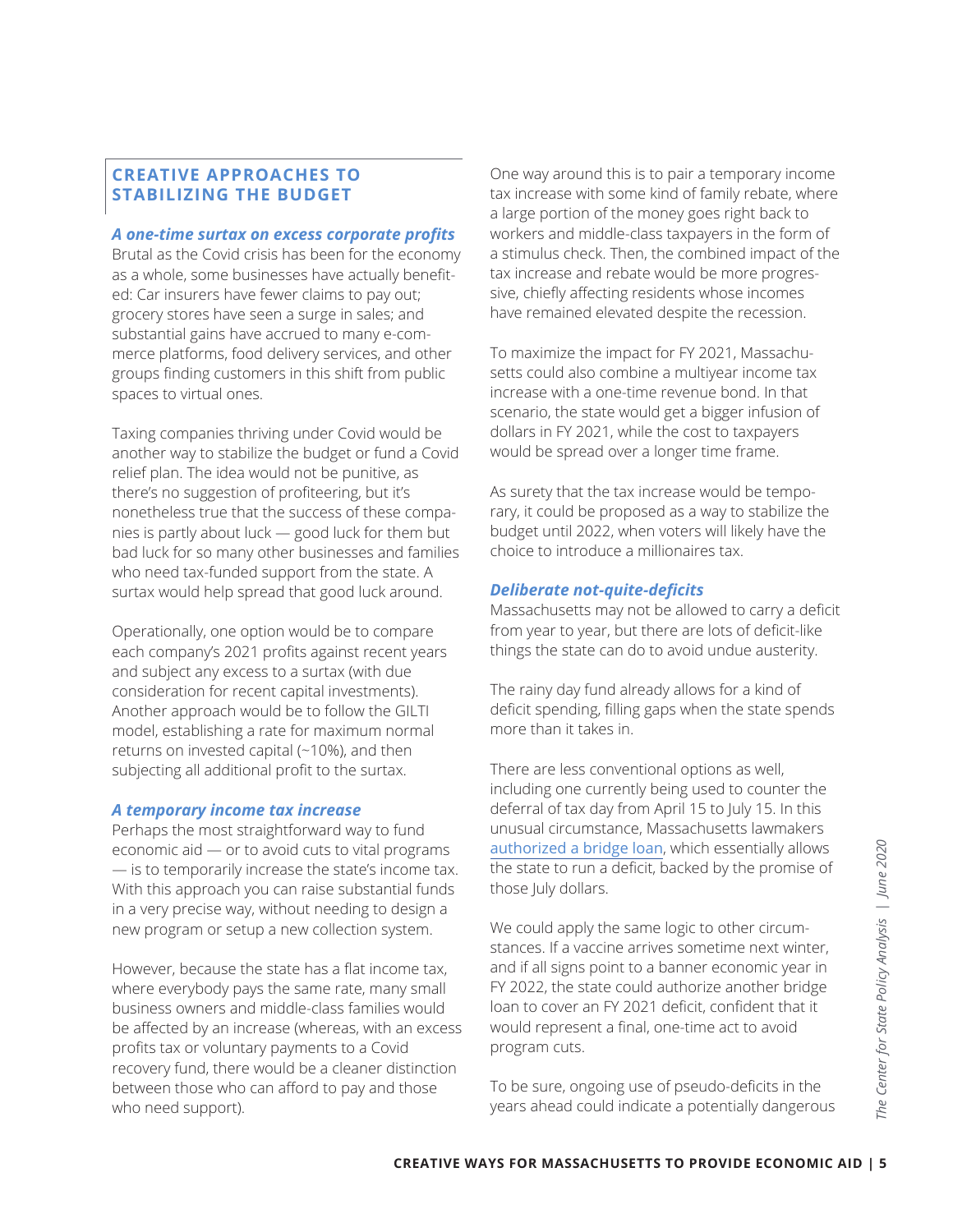debt spiral. But right now, the risk of pseudo-deficits should be weighed against the alternatives, like the damage done by cuts to vital programs.

#### **ADDITIONAL OPTIONS**

There are a number of other options Massachusetts might consider in its effort to provide economic aid without buckling the budget.

**Expand participation in the state's worksharing program**. Massachusetts allows workers to collect unemployment benefits while still holding on to their jobs. Businesses must first submit plans to reduce employee hours, after which the state provides workers with partial unemployment to reflect those lost hours. Participation in the pro-

#### **Organize a supply chain for Covid-19 essentials**.

gram could be boosted by direct outreach to

businesses and simplified enrollment.

Demand for masks, cleaning supplies, plexiglass dividers, and similar items is likely to rise as the economy reopens, which could lead to shortages or bidding wars among local businesses, schools, and other organizations. A central repository of information about suppliers, prices, reviews, and availability might keep the market functioning and if not, the state could consider centralized purchasing and distribution for select products.

**Consider cuts to tax expenditures**. Some state spending happens through tax credits rather than direct programs. Any pursuit of budget cuts should consider both types, particularly tax spending on well-capitalized businesses or industries that have held up in the current downturn.

**Defer spending on new initiatives and longterm obligations**. Cuts to established programs bite harder than cuts to new ones, which could be a reason to pause things like scheduled education funding increases under the Student Opportunity Act. The same logic applies to taxes, where it might be simpler to reverse novel tax cuts, like the charitable tax deduction, than to press for tax

hikes. Finally, when it comes to regular contributions to the state pension system, this may be a time when long-term prudence is hard to justify against urgent needs.

**Prioritize cuts for the least needy**. As an example, the state's education funding formula includes a requirement that all cities and towns get a minimum outlay of aid, regardless of town wealth and local capacity. Temporarily suspending this minimum could reduce state costs without affecting high-need districts.

**Offer multiyear tax credits to encourage** 

**current investments**. This might work best if aligned with the state's long-term priorities, else the credits could end up subsidizing spending by higher-income residents. Expanded subsidies for electric vehicles would be one approach. Alternatively, tax credits could be offered to minority-owned businesses as an incentive for new startups or expansions.

**Allow online lottery sales**. The collapse in lottery sales makes it harder for the state to fund local aid for cities and towns. Moving games online could restore some of this revenue, and reserving scratch tickets for convenience stores would blunt the impact on local businesses.

#### **Find a compromise on liability protection for**

**CREATIVE WAYS FOR MASSACHUSETTS TO PROVIDE ECONOMIC AID | 6<br>
CREATIVE WAYS FOR MASSACHUSETTS TO PROVIDE ECONOMIC AID | 6<br>
CREATIVE WAYS FOR MASSACHUSETTS TO PROVIDE ECONOMIC AID | 6<br>
CREATIVE WAYS FOR MASSACHUSETTS TO PRO small businesses**. Having to reopen in a world of contagion and uncertainty puts businesses in a difficult position, particularly small businesses with little financial cushion. Providing reasonable and time-limited legal protections for good faith operation could prop up private-sector activity, provided it's paired with clear safety standards and additional protections for workers, such as enhanced workplace inspections and secure avenues for employee complaints.

#### **CONCLUSION**

There may be no such thing as a free lunch, but there is a range of more and less affordable ways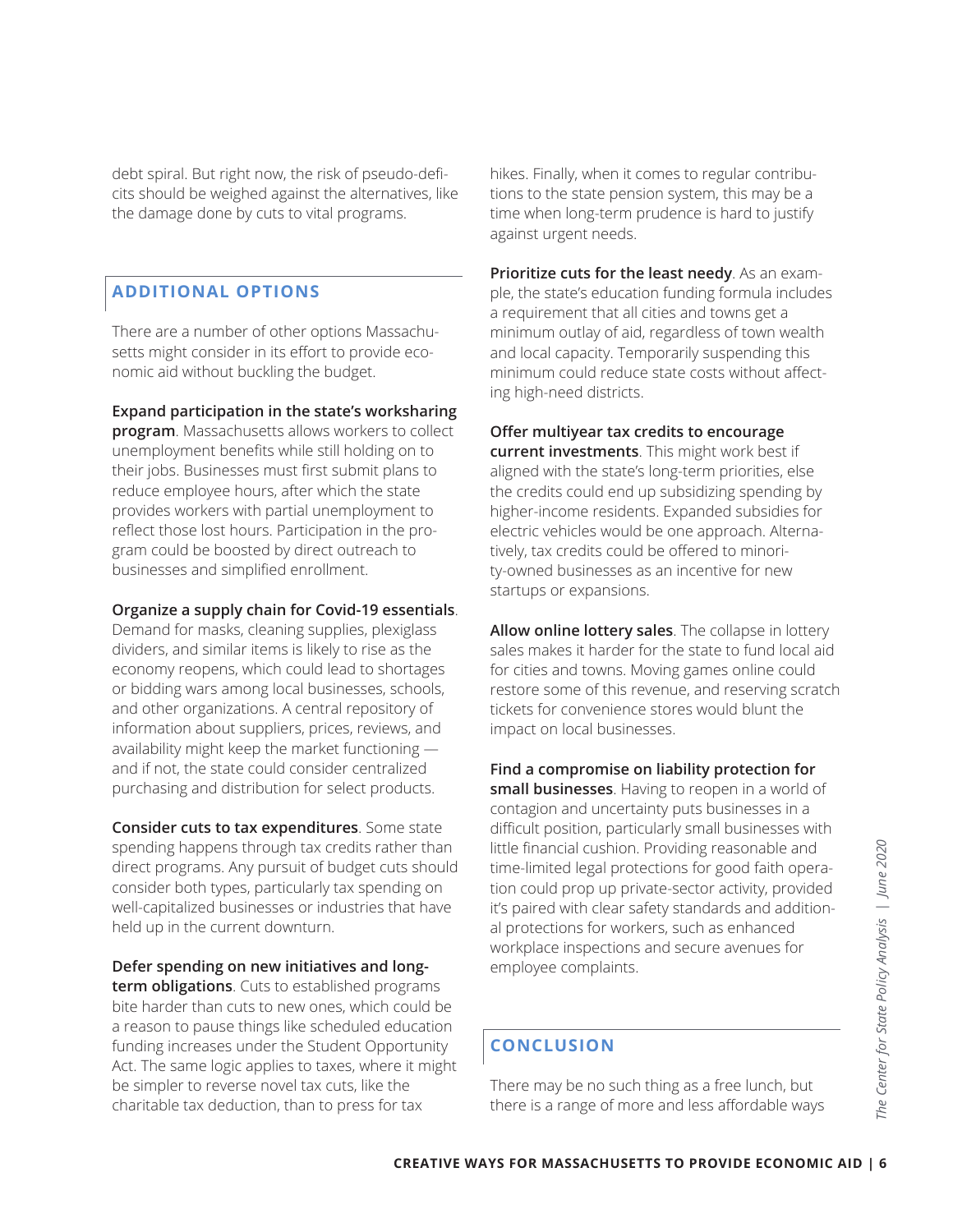to nourish residents during this crisis. And given the dire condition of the state budget, Massachusetts has to be deliberate — and creative — about its approach.

The list of options in this policy brief is meant to spur thought and discussion rather than provide concrete or actionable proposals. However, we at the Center for State Policy Analysis would be eager to flesh out any one, or any several, to estimate the full costs, potential revenues, and likely impact.

# 画